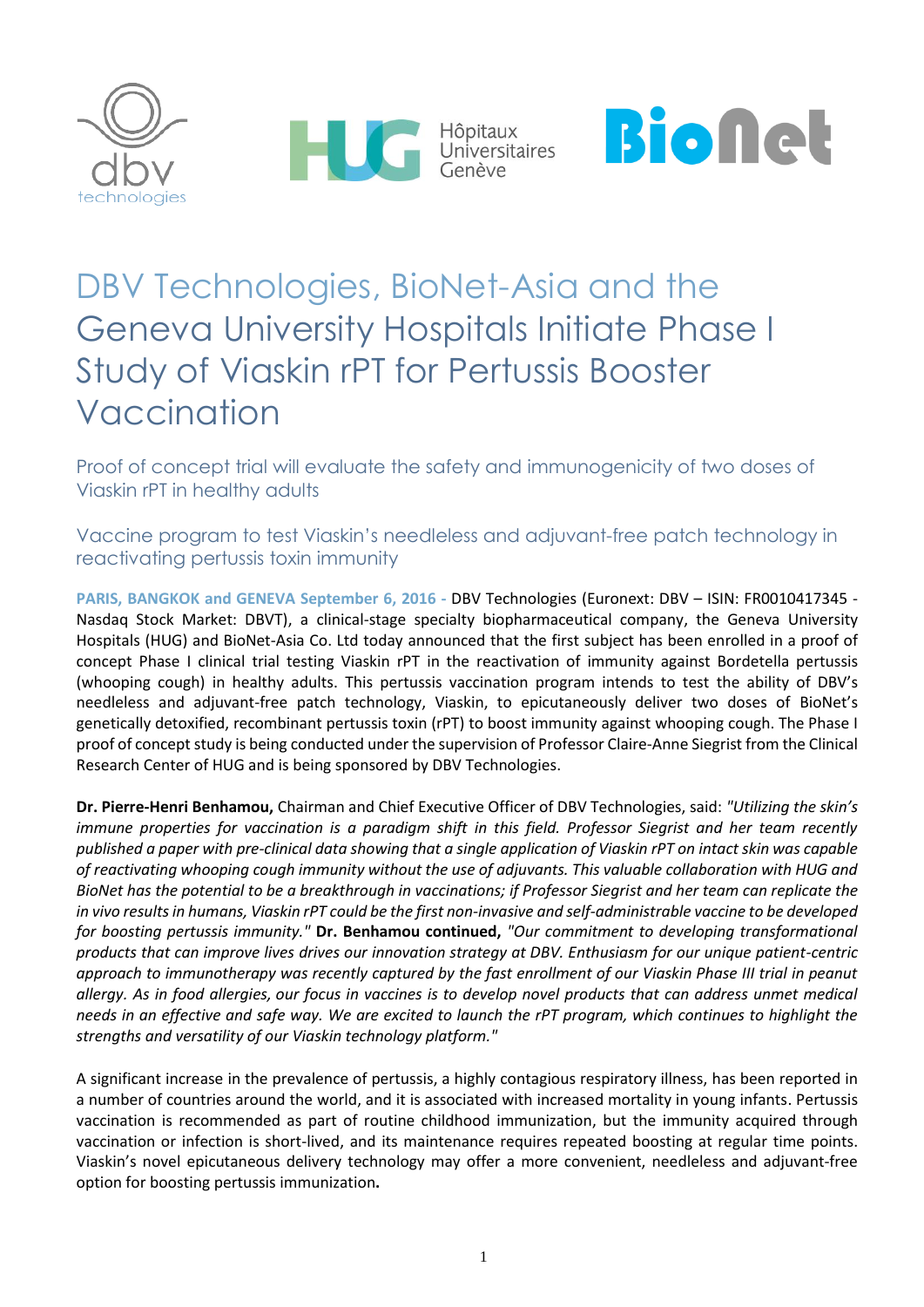Professor Claire-Anne Siegrist, Director of the Center of Vaccinology of HUG, said: "We know that regular boosters *are needed to maintain protection against pertussis, and our preclinical studies showed that the reactivation of immune memory may be achieved using Viaskin. We are eagerly looking forward to assessing whether this is similarly effective in humans, as the possibility of using needleless and adjuvant-free booster vaccines would be a change of paradigm in our approach to the prevention of pertussis and of other vaccine preventable diseases."* 

**Dr. Pham Hong Thai**, Chief Executive Officer of BioNet-Asia, said: *"Given the safety and superior immunogenicity of our recombinant acellular pertussis vaccine as it was demonstrated in a Phase II/III trial, we are excited to explore alternative delivery options for BioNet's proprietary genetically inactivated pertussis toxin. This promising collaboration with DBV and HUG could be the first step to offering a needle-free recombinant pertussis booster vaccine, and it shows our commitment to deliver innovative solutions for controlling the resurgence of pertussis around the globe."*

## **About the Phase I Viaskin rPT Trial**

A Phase I dose-escalation, randomized, double-blind, placebo-controlled safety and immunogenicity study will assess the safety of BioNet's genetically-detoxified rPT administered by DBV's Viaskin patches in 60 young healthy adults. Secondary endpoints will assess the patients' humoral responses elicited by Viaskin rPT 25 μg and 50 μg compared to placebo. Immune cellular responses will also be monitored as exploratory endpoints.

The trial will take place in the Clinical Research Center of HUG. Men and women aged 18-40 years who have been vaccinated during childhood against pertussis will be randomized into two cohorts of 30 subjects each. The first cohort will receive two applications of Viaskin rPT 25 ųg or placebo. The Viaskin patches will be applied for 48 hours, with a two-week interval between applications. Four weeks after the second Viaskin application, participants will receive one dose of Boostrix® dTpa vaccine to ensure the recall of immunity against diphtheria, tetanus and the three pertussis antigens (only a single antigen will be delivered through Viaskin rPT). All subjects will be observed after each application. Local and systemic adverse events will be monitored.

The safety and tolerability of the first dose of Viaskin rPT 25 ųg will be analyzed before initiating treatment in the second patient cohort, which is expected to receive two applications of Viaskin rPT 50 ųg or placebo, and analysis of the results will follow the same study design as in the Viaskin rPT 25 ųg cohort.

## **About Bordetella Pertussis**

Pertussis, commonly known as whooping cough, is a highly contagious respiratory illness caused by a type of bacteria known as Bordetella pertussis. Pertussis vaccination is recommended as part of routine childhood immunization. Although the incidence of pertussis has declined as a result of immunization of infants and young children, vaccine-induced immunity does not persist for long. This phenomenon, known as waning immunity, has increased since the introduction of acellular pertussis vaccines in 1996, which tend to provide short-lived protection against the Bordetella pertussis bacteria. According to the U.S. Centers for Disease Control and Prevention (CDC), there are 16 million pertussis cases worldwide each year, mainly in adolescents and adults who often can infect infants who have not yet completed their pertussis immunization. In these young patients, pertussis can be severe and fatal.

Booster immunizations are now recommended for adolescents and adults, but compliance is not always high. A new vaccine technology that is patient-friendly, painless and non-invasive could help increase the compliance for booster immunization against whooping cough.

## **About DBV Technologies**

DBV Technologies is developing Viaskin®, a proprietary technology platform with broad potential applications in immunotherapy. Viaskin is based on epicutaneous immunotherapy, or EPIT®, DBV's method of delivering biologically active compounds to the immune system through intact skin. With this new class of self-administered and non-invasive product candidates, the company is dedicated to safely transforming the care of food allergic patients, for whom there are no approved treatments. DBV's food allergies programs include ongoing clinical trials of Viaskin Peanut and Viaskin Milk, and preclinical development of Viaskin Egg. DBV is also pursuing a human proof concept clinical study of Viaskin Milk for the treatment of Eosinophilic Esophagitis, and exploring potential applications of its platform in vaccines and other immune diseases.

DBV Technologies has global headquarters in Montrouge, France and New York, NY. Company shares are traded on segment B of Euronext Paris (Ticker: DBV, ISIN code: FR0010417345), part of the SBF120 index, and traded on the Nasdaq Global Select Market in the form of American Depositary Shares (each representing one-half of one ordinary share) (Ticker: DBVT). For more information on DBV Technologies, please visit our website: [www.dbv-technologies.com](http://www.dbv-technologies.com/)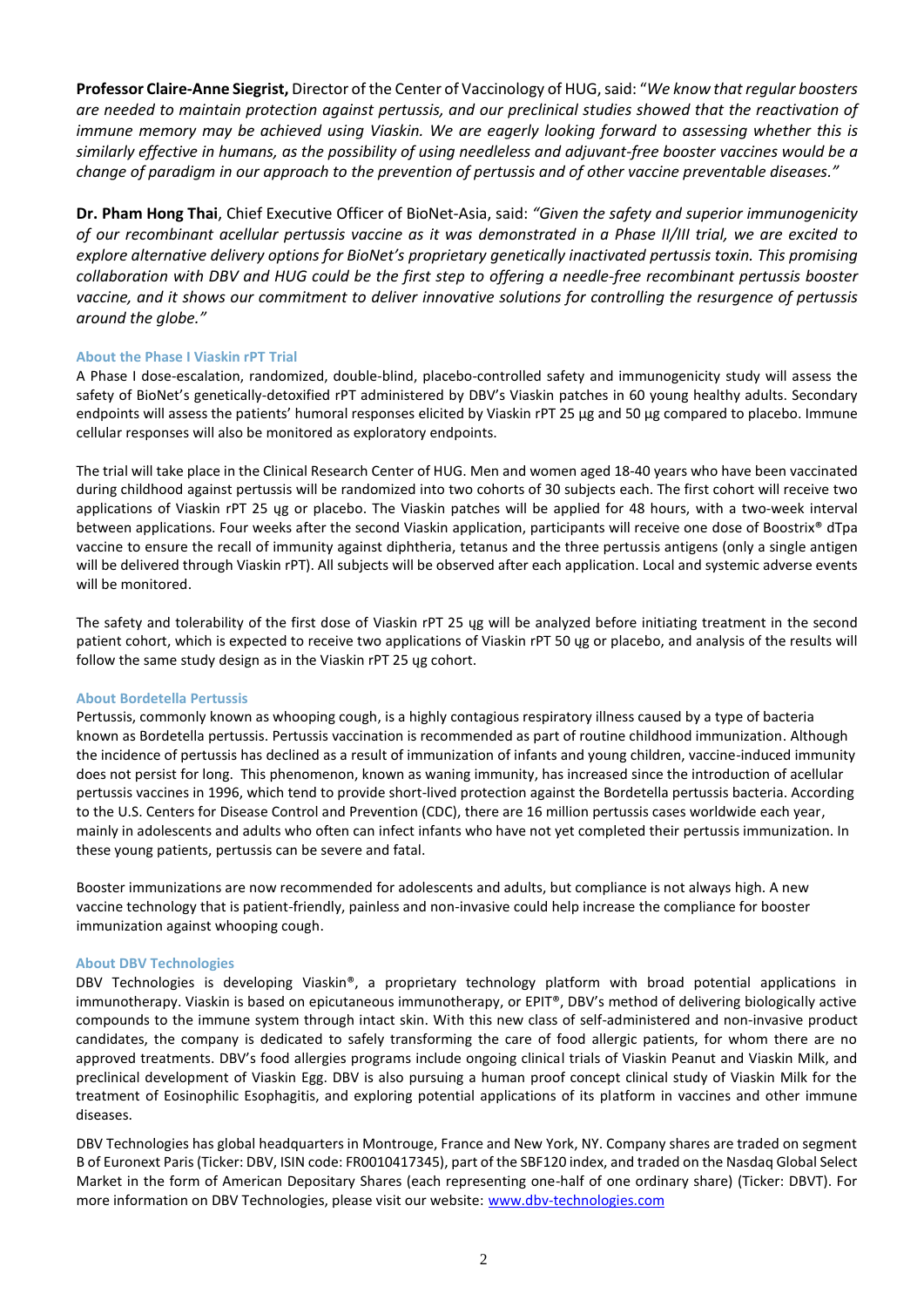### **About Geneva University Hospitals**

The Geneva University Hospitals (HUG), reference academic institution at both national and international level, gather eight public hospitals of Geneva. Their centres of excellence cover hepato-biliary and pancreatic diseases, cardiovascular diseases, oncology, musculoskeletal and sports medicine, old age medicine, genetic medicine and vaccinology. Its Center of Vaccinology, led by Professor Claire-Anne Siegrist, gained international recognition through the performance of a large firstin-humans Phase I randomized clinical trial that enrolled 115 subjects to characterize the safety and immunogenicity of the VSV-ZEBOV Ebola vaccine candidate.

With their 10,500 employees, the HUG welcome each year 60,000 hospitalised patients and assure 91,000 emergencies, 990,000 consultations or ambulatory care and 26,000 surgical procedures. More than 800 physicians, 3,000 interns and 150 apprentices perform their training here. The HUG are working closely with the Faculty of Medicine of the University of Geneva and WHO in various training and research projects. They develop partnerships with CHUV, EPFL, CERN and other actors from the Lemanic Health Valley. More information on: [www.hug-ge.ch](http://www.hug-ge.ch/)

#### **About BioNet-Asia**

BioNet-Asia offers access to vaccine and technology through biotech innovation and partnering networks. BioNet has built several international partnerships fostering vaccine self-reliance and leading to the supply of billions of doses of vaccines worldwide. BioNet has also a broad pipeline of vaccines in R&D and clinical stages. BioNet most advanced program is the development of a new generation of pertussis vaccines aimed at overcoming the waning immunity observed with the conventional acellular pertussis vaccines.

BioNet pertussis vaccine is produced from a new proprietary *Bordetella pertussis* strain expressing genetically detoxified Pertussis Toxin (rPT). The unique properties of BioNet rPT enables the vaccine to induce superior anti-PT immune response. BioNet has successfully demonstrated in a Phase II/III trial that its recombinant acellular pertussis vaccine (containing rPT and FHA), as standalone or in combination, could significantly boost immunity against pertussis in adolescents and adults. For additional information, please visit www.bionet-asia.com

#### Forward Looking Statements

This press release contains forward-looking statements, including statements about the potential safety and efficacy of Viaskin as a means of delivering recombinant pertussis toxin to boost immunity against Bordetella pertussis. These forwardlooking statements are not promises or guarantees and involve substantial risks and uncertainties. The Company's product candidates have not been approved for sale in any jurisdiction. Among the factors that could cause actual results to differ materially from those described or projected herein include uncertainties associated generally with research and development, clinical trials and related regulatory reviews and approvals, the risk that historical preclinical results may not be predictive of future clinical trial results, and the risk that historical clinical trial results may not be predictive of future trial results. A further list and description of these risks, uncertainties and other risks can be found in the Company's regulatory filings with the French Autorité des Marchés Financiers, the Company's Securities and Exchange Commission filings and reports, including in the Company's Annual Report on Form 20-F for the year ended December 31, 2015 and future filings and reports by the Company. Existing and prospective investors are cautioned not to place undue reliance on these forwardlooking statements, which speak only as of the date hereof. DBV Technologies undertakes no obligation to update or revise the information contained in this Press Release, whether as a result of new information, future events or circumstances or otherwise.

#### **DBV Technologies Contact**

**Susanna Mesa** Senior Vice President, Strategy +1 212-271-0861 [susanna.mesa@dbv-technologies.com](mailto:susanna.mesa@dbv-technologies.com)

#### **Media Contact**

**Erinn White, Centron PR** +1-646-722-8822 [ewhite@centronpr.com](mailto:mjanic@rooneyco.com)

#### **Media Contact Europe**

**Caroline Carmagnol, Alize RP, Relations Presse**  +33 (0)6 64 18 99 59 [caroline@alizerp.com](mailto:caroline@alizerp.com)